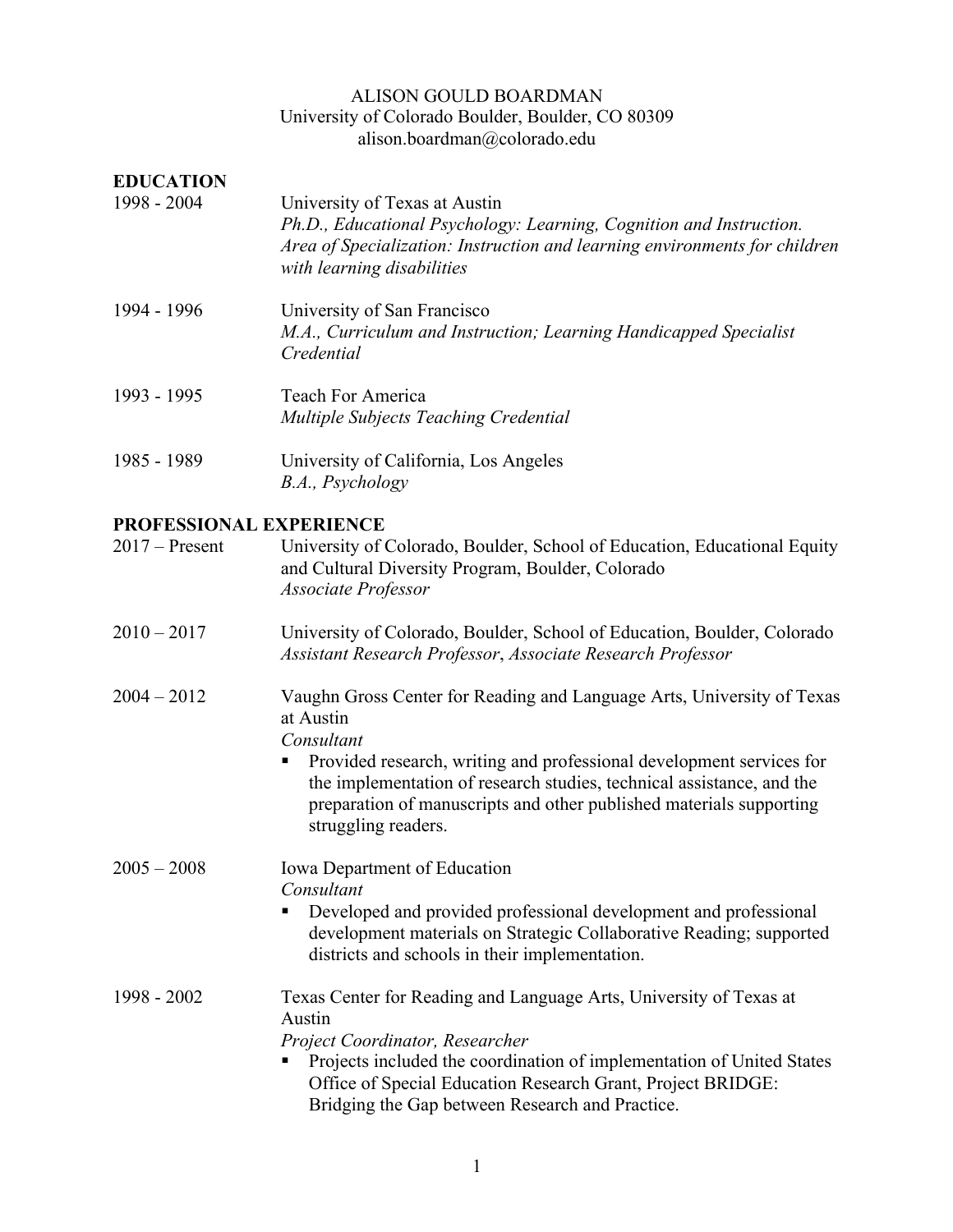| $2002$ – Present | <b>Higher Education Teaching Experience</b><br>University of Colorado Boulder, School of Education, Boulder, Colorado<br>Teach undergraduate and graduate courses specializing in assessment<br>for bilingual learners and students with dis/abilities and differentiating<br>instruction                                           |
|------------------|-------------------------------------------------------------------------------------------------------------------------------------------------------------------------------------------------------------------------------------------------------------------------------------------------------------------------------------|
| 2004             | University of Colorado, Denver, School Education, Denver, Colorado<br><i>Instructor</i><br>Taught survey courses in topics of educational psychology, diversity,<br>٠<br>and special education.                                                                                                                                     |
| $1999 - 2002$    | University of Texas at Austin, Department of Educational Psychology,<br>Austin, TX<br>Teaching Assistant for Diane Schallert, Educational Psychology courses                                                                                                                                                                        |
| $1996 - 1999$    | <b>K-12 Teaching Experience</b><br>Sunset Valley Elementary School, Austin Independent School District,<br>Austin, TX<br><b>Special Education Teacher</b><br>Taught reading, writing, and math to 1 <sup>st</sup> through 5 <sup>th</sup> grade students<br>with mild and moderate dis/abilities in pullout and inclusion settings. |
| $1993 - 1996$    | Westlake Junior High School, Oakland Unified School District, Oakland,<br>CA<br>Resource Specialist<br>Taught reading, math, and social studies to classes of $7th$ through $9th$<br>п<br>grade students with mild and moderate dis/abilities.                                                                                      |
| $1994 - 1996$    | East Bay Conservation Corps, Oakland, CA<br><b>Teacher Coordinator</b><br>Supervised after school service learning club; mentored Project YES<br>Americorps fellows; co-supervised, planned and implemented summer<br>service learning program of sixty middle school students.                                                     |

# **FUNDED RESEARCH**

*Compose Our World: Project Based Learning in Inclusive 9th grade English Language Arts Classrooms,* CU Leap Growth Grant (2021-2022). PI.

*Project Coordinate*, US Department of Education, Education, Innovation and Research (EIR) Program (2022-2026). Co-PI. Funding: Pending

*Revitalizing Professional Learning at Alternative High Schools, WISE Grant CU School of Education* (2019-2020). Co-PI.

*Collaboration for Deep and Lasting Change: Enabling Conditions in Compose Our World,* George Lucas Educational Foundation (2019-2020). PI.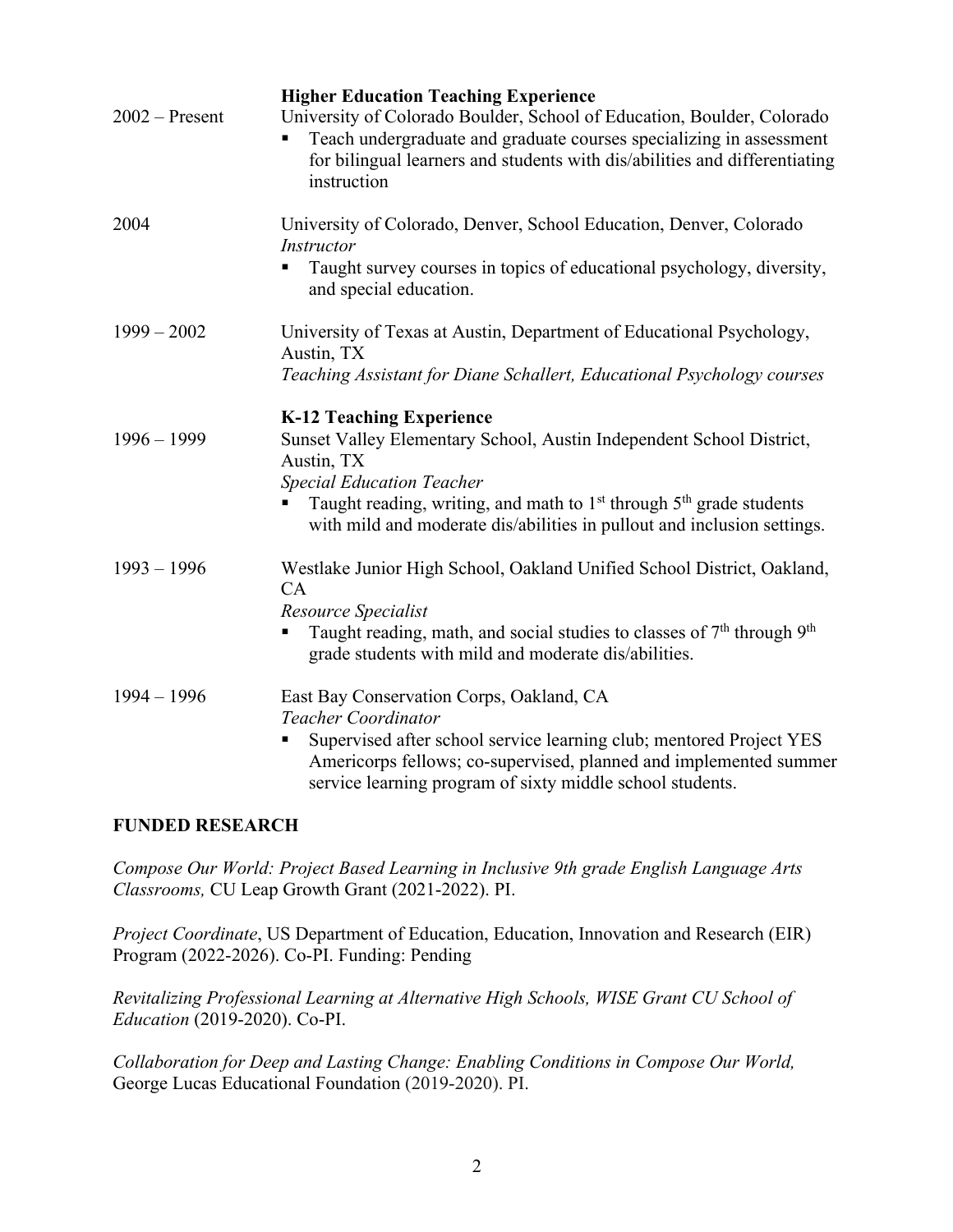*Composing our World,* George Lucas Educational Foundation (2015-2019). MPI (with Joseph Polman).

*Center for Resilience and Well-Being in Schools*, Substance Abuse and Mental Health Services Administration (2017-2022). Education Lead.

*Scale-Up Evaluation of a Reading Intervention for First Grade English Learners*, U.S. Department of Education, Institute of Education Sciences (R305A110297, 2011-2016). Site PI.

*Collaborative Strategic Reading-Colorado (CSR-CO),* U.S. Department of Education, Investing in Innovation (i3) Grant, with Denver Public Schools (U396B100143, 2010-2015). Co-PI (2010- 2014), PI (2014-2015).

*The Influence of Collaborative Professional Development Groups and Coaching on the Literacy Instruction of Upper Elementary Special Education Teachers,* U.S. Department of Education, Institute of Education Sciences (R324B07192, 2007-2011). Project Director.

*Efficacy of Collaborative Strategic Reading,* U.S. Department of Education, Institute of Education Sciences (R305A080682008, 2008-2012). Project Director.

### **PUBLICATIONS In Review**

- Boardman, A. G., & Hoveland, J. (in review). Student perceptions of project-based learning in inclusive high school language arts. *International Journal of Learning Disabilities*
- Trepper, K., Boardman, A. G., & Garcia, A. (in review). Shifting pedagogy, shifting practice: Teachers' perceptions of project-based Learning in English language arts. *English Teaching: Practice and Critique.*
- Potvin, A., Boardman, A. G., & Scornavacco, K. (in review). Professionalizing teachers through a co-design learning framework. *Teacher Development.*
- Boardman, A. G., & Butvilofsky, S. (accepted). Reading and writing with emergent bilingual learners. In Z. A. Philippakos and S. Graham (Eds.), *Writing and reading connections*. The Guilford Press.
- Boardman, A. G., & Almanza, E. (accepted). Collaborative Strategic Reading and the legacy of Janette Klingner. In D. Nieto, E. Almanza, J. Rodriguez, & Escamilla (Eds), *¡Qué BUENO! Contributions of the BUENO Center to education, language, policy, and culturally and linguistically diverse learners.*

# **Articles**

Potvin, A., Boardman, A. G., & Stamatis, K. (2021). Consequential change: Teachers scale project-based learning in English language arts. *Teaching and Teacher Education. 107,*  103469.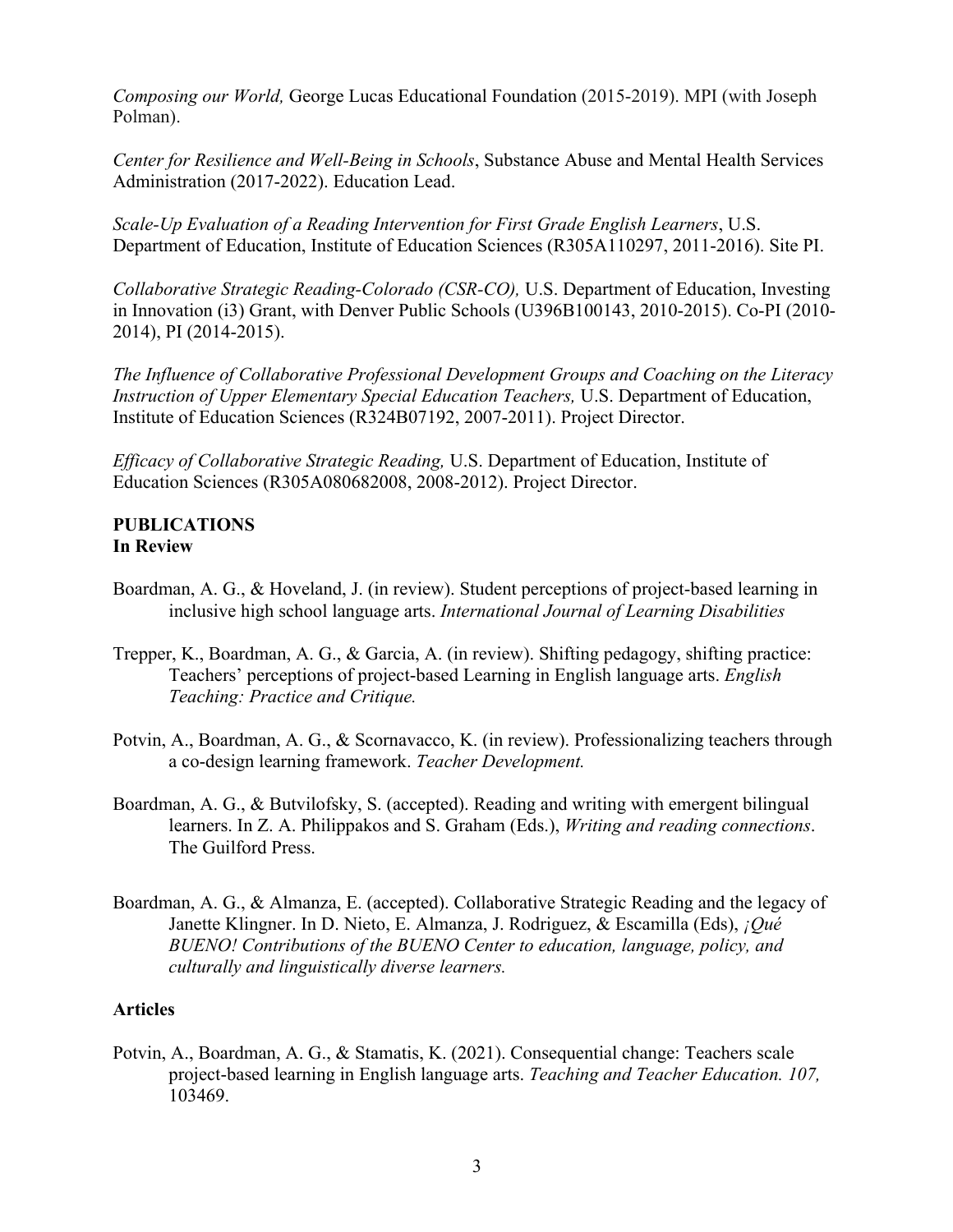- Scornavacco, K., Kelly, M. K., & Boardman, A. G. (2021). Leading with curricular co-design: An exploration of teacher leadership through the co-design process. *Journal of Research on Leadership Education*. 19427751211017595.
- Moore, B. A., Boardman, A. G., Smith, C., & Boele, A. L. (2019). Enhancing collaborative group processes to promote academic literacy and content learning for diverse learners through video Reflection, 23(3). *Sage Open*.
- Moore, B. A., Boardman, A. G., Lasser, C. J., Schmidt, K. M., Smith, C. E., & Schwarz, V. S. (2019). Integrating evidence-based reading practices into middle-school content instruction: exploring a facet of sustainability. *Teacher Development*, 1-20. DOI: https://doi.org/10.1080/13664530.2019.1610038
- Jacobs, J., Boardman, A. G., Potvin, A., & Wang, C. (2017). Understanding teacher resistance to instructional coaching. *Professional Development in Education.* DOI: 10.1080/19415257.2017.1388270
- Boardman, A. G., Boele, A. L., & Klingner, J. K. (2017). Strategy instruction shifts teacher and student interactions during text-based discussions. *Reading Research Quarterly*. doi:10.1002/rrq.191
- Buckley, P., Moore, B., Boardman, A. G., Arya, D., & Maul, A. (2017). Validating a fidelity scale to understand intervention effects in classroom-based studies. *American Education Research Journal.*
- Scornavacco, K., Boardman, A. G., & Wang, C., (2016). Teacher leaders as change agents: Scaling up a middle school reading initiative, *Journal of School Leadership*, *26*(6), 1033- 1063.
- Boardman, A. G., Buckley, P., Vaughn, S., Roberts, G., Scornavacco, K., & Klingner, J. K., (2016). The relationship between implementation of Collaborative Strategic Reading and student outcomes for adolescents with disabilities. *Journal of Learning Disabilities, 49*(6), 644-657.
- Boardman, A. G., Vaughn, S., Buckley, P., Reutebuch, C. K., Roberts, G., & Klingner, J. K. (2016). Collaborative Strategic Reading for students with learning disabilities in upper elementary classrooms. *Exceptional Children*, *82*(4), 409-427.
- Brownell, M., Kiely, M. T., Haager, D., Boardman, A. G., Corbett, N., Algina, J., Dingle, M., & Urbach, J. (2016). Literacy Learning Cohorts: Content-focused approach to improving special education teachers' reading instruction. *Exceptional Children*, 0014402916671517.
- Boardman, A. G., Klingner, J. K., Buckley, P., Annamma, S., & Lasser, C. J. (2015). The efficacy of Collaborative Strategic Reading in middle school science and social studies classes. *Reading & Writing: An Interdisciplinary Journal, 28*(9), 1257-1283.
- Boardman, A. G., Moore, B. A., & Scornavacco, K. (2015). Disrupting the "Norm" with Collaborative Strategic Reading. *English Journal, 105*(1), 48-54.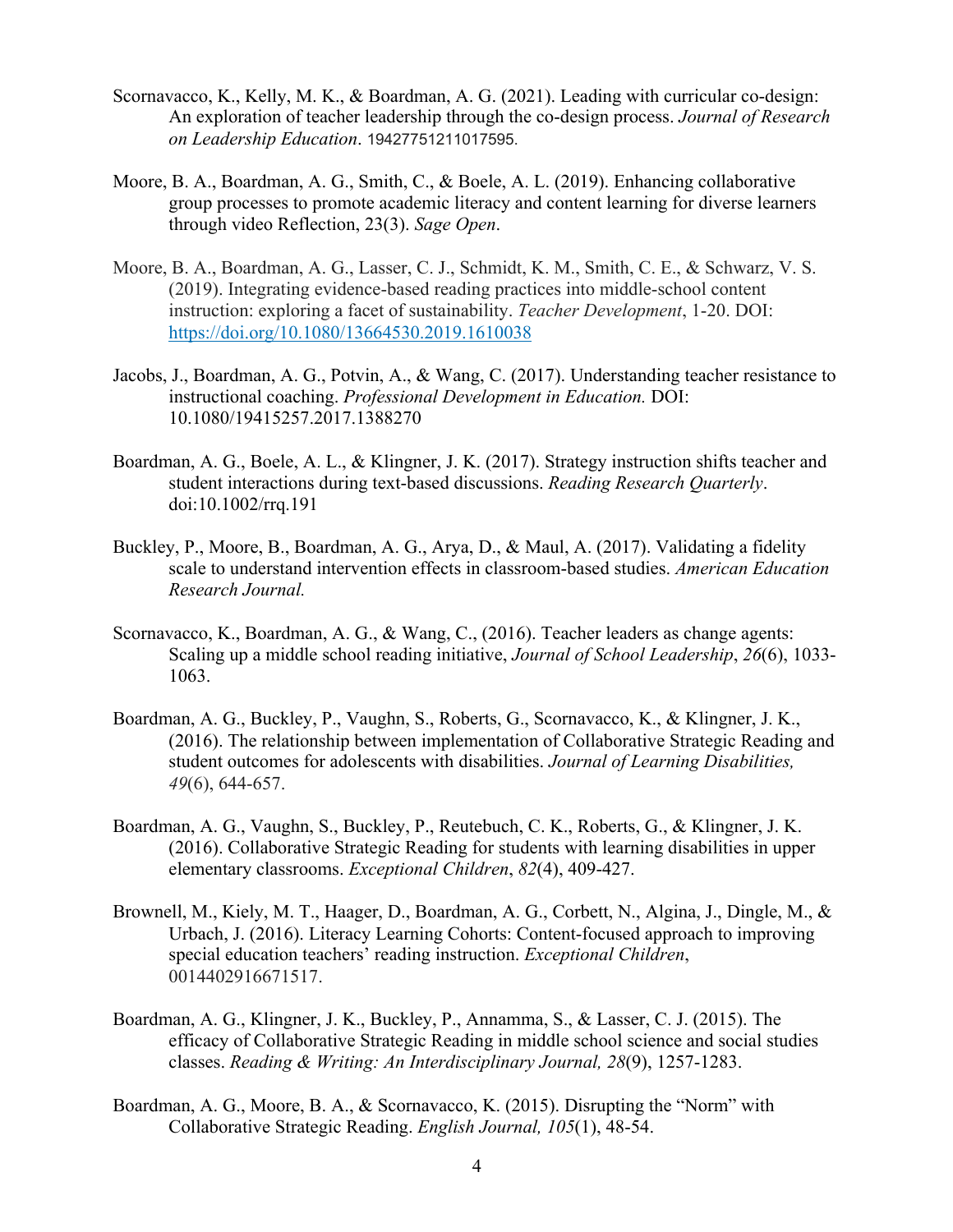- Brownell, M., T., Lauterbach, A. A., Dingle, M. P., Boardman, A. G., Urbach, J. E., Leko, M. M., Benedict, A. E., Park, Y. (2013). Individual and contextual factors influencing special education teacher learning in literacy learning cohorts. *Learning Disability Quarterly, 37*(1), 31-44.
- Vaughn, S., Roberts, G., Klingner, J. K., Swanson, E. A., Boardman, A. G., Stillman-Spisak, S., Mohammed, S. S., & Leroux, A. J. (2013). Collaborative Strategic Reading: Findings from experienced implementers. *Journal of Research on Educational Effectiveness, 6,* 137-163.
- Boelé, A. L., Boardman, A. G., & Klingner, J. K. (2013). Promoting high quality student talk about text. *The Connecticut Reading Association Journal, 2* (1), pp. 29-36.
- Klingner, J. K, Boardman, A. G., & McMaster, K. (2013). What does it take to scale up and sustain evidence based practices? *Exceptional Children*, *79*, 195-211.
- Klingner, J. K., Boardman, A., G., Eppolito, A. M., & Almanza Schonewise, E. (2012). Supporting adolescent English language learners' reading in the content areas. *Learning Disabilities: A Contemporary Journal, 10*(1), *35-64.*
- Osipova, A., Prichard, B., Boardman, A., Keily, M. T., & Carroll, P. (2012). Refocusing the lens: Enhancing elementary special education reading instruction through video self-reflection. *Learning Disabilities Research and Practice*, 26, 158-171.
- Dingle, M.P., Brownell, M. T., Leko, M. L., Boardman, A. G., & Haager, D. (2011). Developing effective special education reading teachers: The influence of professional development context, and individual qualities. *Learning Disability Quarterly, 34*, 1-15.
- Annamma, S., Eppolito, A., Klingner, J. K., Boele, A., Boardman, A. G., & Stillman-Spisak, S. J. (2011). Using Collaborative Strategic Reading to foster success for all students in the middle school classroom. *Voices in the Middle*, 19(2) 27-32.
- Klingner, J. K., & Boardman, A. G. (2011). Addressing the "research gap" in special education through mixed methods. *Learning Disability Quarterly*, *34,* 208-218.
- Vaughn, S. Klingner, J. K., Swanson, E., Boardman, A., Roberts, G., Mohammed, S., Stillman-Spisak, S. (2011). Efficacy of Collaborative Strategic Reading with middle school students. *American Educational Research Journal, 48*, 938-954.
- Dingle, M. P., Brownell, M. T., Leko, M. M., Boardman, A. G., & Haager, D. (2011). Developing effective special education reading teachers: The influence of professional development, context, and individual qualities. *Learning Disability Quarterly, 34*, 1-15.
- Boardman, A. G., & Vaughn, S. (2008). Response to intervention as a framework for the prevention and identification of learning disabilities: Which comes first, identification or intervention? In J. B. Crockett, M. M. Gerber & T. J. Landrum (Eds.), *Achieving the radical reform of special education: Essays in honor of James M. Kauffman* (pp. 15-35). New York: Lawrence Erlbaum Associates.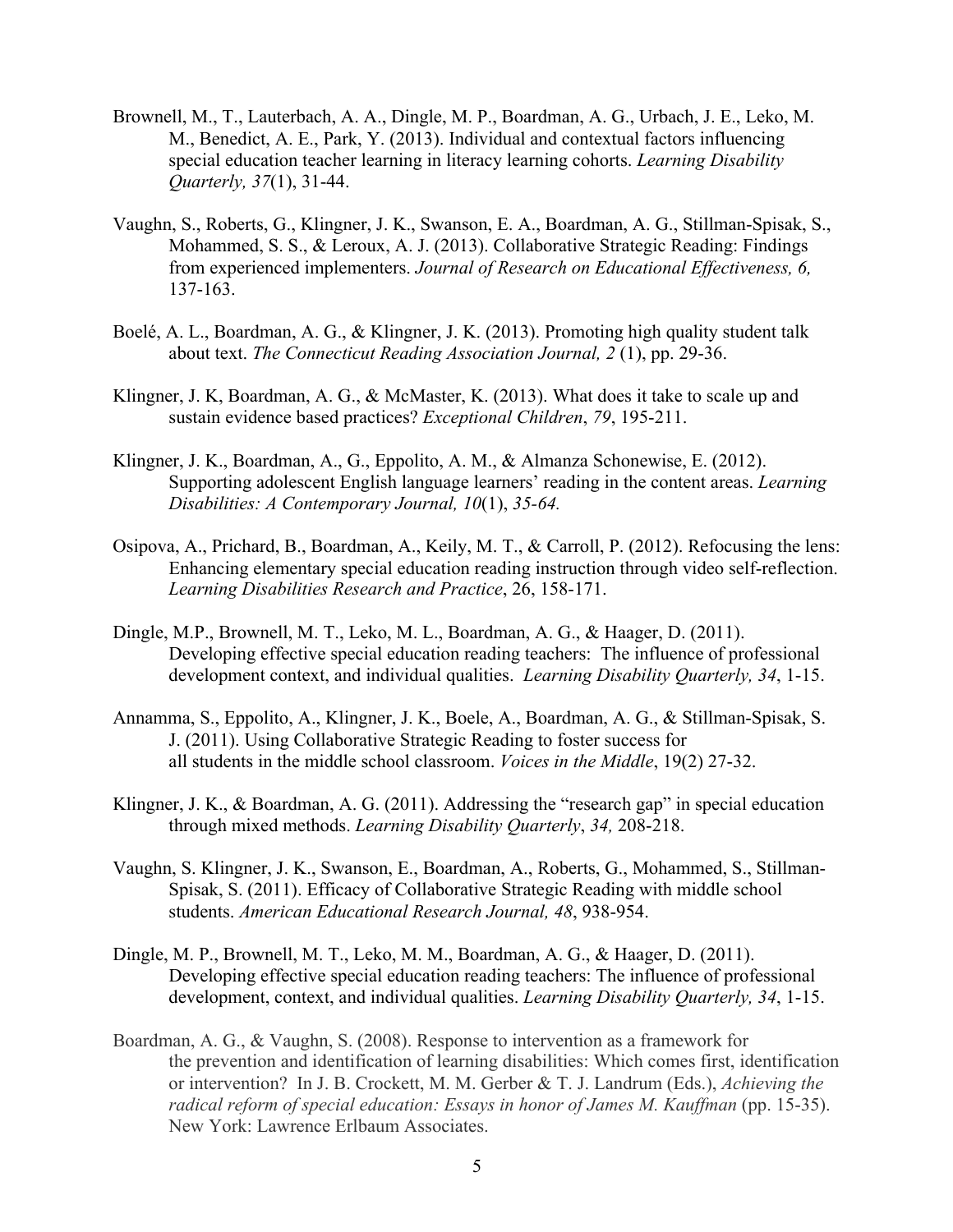- Roberts, G., Torgesen, J. K., Boardman, A, & Scammacca, N. (2008). Evidence-based strategies for the reading instruction of older students with LD. *Learning Disabilities Research and Practice, 23*(2), 63-69.
- Vaughn, S. & Boardman, A. G. (2006). A few remarks on response to intervention. *Division for Learning Disabilities Newsletter, 24*(1), 1-2.
- Boardman, A. G., Arguelles, M. E., Vaughn, S., Hughes, M., & Klingner, J. K. (2005). Special education teachers' views of research based practices. *Journal of Special Education, 39*(3), 168-180.
- Boardman, A. G. & Woodruff, A. L. (2004). Teacher change and "high-stakes" assessment: What happens to professional development? *Teaching and Teacher Education, 20*(6), 545-557.
- Vaughn, S., Elbaum, B., & Boardman, A. G. (2001). The social functioning of students with learning disabilities: Implications for inclusion. *Exceptionality, 9*(1& 2), 47-66.
- Gould, A. & Vaughn, S. (2000). Planning for the inclusive classroom: Meeting the needs of diverse learners. *Catholic Education, 3*(3), 363-374.
- Gould, A. & Vaughn, S. (2000). Grouping for reading instruction: What every elementary principal needs to know. *Instructional Leader, 12*(6), 6-11.

#### **Books**

- Boardman, A. G., Garcia, A. G., & Dalton, B., & Polman, J. L. (2021). *Compose Our World: Project-based learning in English Language Arts.* Teachers College Press.
- Proctor, P., Boardman, A. G., & Hiebert, A. (Eds.). (2016). *Teaching emergent bilingual students: Flexible approaches in an era of new standards.* New York: Guilford Press.
- Klingner, J. K., Vaughn, S., & Boardman, A. (2015*). Teaching reading comprehension to students with learning difficulties (2nd ed)*. New York: Guilford.
- Klingner, J. K., Vaughn, S., Boardman, A. G., & Swanson, E. (2012). *Now we get it!: Boosting comprehension with Collaborative Strategic Reading.* San Francisco: Jossey-Bass Teacher.

#### **Book Chapters and Reports**

- Potvin, A. S., Kaplan, R. G., Boardman, A. G., & Polman, J. L. (2018). Configurations in codesign: Participant structures in partnership work. In Bevan, B., & Penuel, W. R. (Eds.), *Connecting research and practice for educational improvement: Ethical and equitable approaches* (pp. 135-149). New York: Routledge.
- Boardman, A. G., & Lasser, C. J. (2016). Using strategy instruction to promote reading comprehension and content learning. In P. Proctor, A. Boardman, & A. Hiebert (Eds). *Teaching emergent bilingual students: Flexible approaches in an era of new Standards (pp. 99-118).* New York, NY: Guilford Press.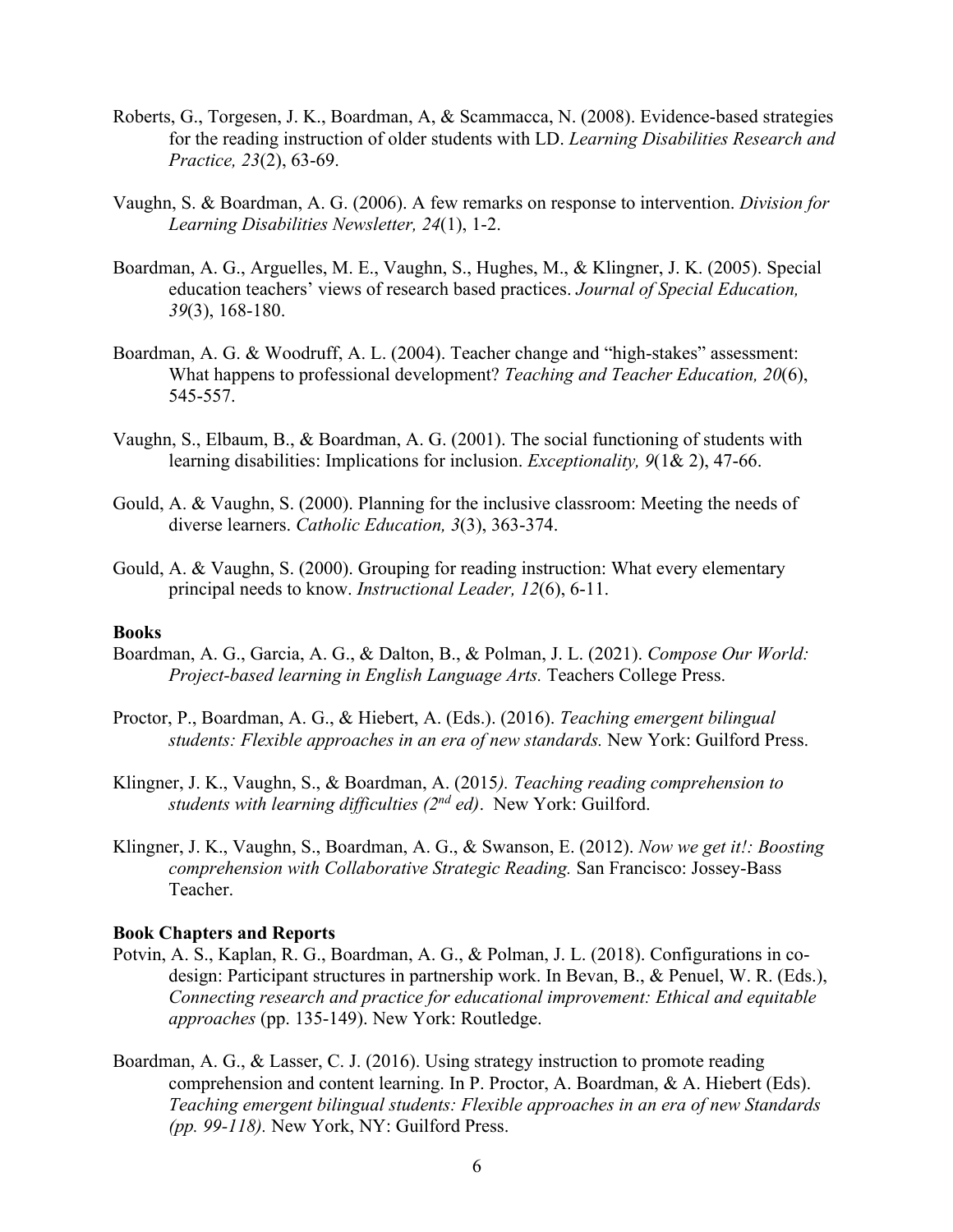- Scornavacco, K., Moore, B., Boardman, A., Lasser, C., Buckley, P. & Klingner, J. (2015). Using Collaborative Strategic Reading to promote student discourse. In K.R. Harris & L.J. Meltzer (Eds.). *The Power of peers: Enhancing learning, development and social skills.*  New York, NY: Guilford Press.
- Klingner, J. K., Moore, B. Davidson, A. Boardman, A. G., Boelé, A. L., Figueroa, R., Annamma, S. A., & Sager, N. (2015). Cultural and linguistic diversity in special education. In J. W. Lloyd, B. Bateman, & M. Tankersley (Eds.). *Enduring issues in special education: Personal perspectives.* New York: Routledge.
- Boardman, A. G., & Scornavacco, K., & Klingner, J. K. (2013). Collaborative Strategic Reading: Improving comprehension in mixed ability classrooms. In Richard T. Boon & Vicki Spencer (Eds.)*, Reading comprehension strategies to promote adolescent literacy in the content-Areas for the inclusive classroom.* Baltimore, MD: Paul H. Brookes Company, Inc.
- Klingner, J., Boardman, A., & Annamma, S. (2012). Promoting high expectations with Collaborative Strategic Reading. In C. Dudley-Marling & S. Michaels (Eds.), *Places where ALL children learn: The power of high expectation curricula.* New York: Teachers College Press
- Boardman, A. G., Swanson, E., Klingner, J. K. & Vaughn, S., (2012). Using Collaborative Strategic Reading to improve reading comprehension for students with learning disabilities. In M. Tankersley & B. Cook (Eds.), *Evidence-based practices in Special Education*. Upper Saddle River, NJ: Pearson.
- Boardman, A. G., Klingner, J. K., Boele, A., & Swanson, E. (2010). Teaching students with LD to use reading comprehension strategies: Using what students know to decide what to teach next. In T. Scruggs & M. Mastropieri (Eds.), *Advances in learning and behavioral disabilities: Literacy and learning, Volume 23*, Greenwich, CT: JAI Press.
- Boardman, A. G., Roberts, G., Vaughn, S., Wexler, J., Murray, C. S., Torgesen, J. K., & Kosanovich, M. (2008). *Teaching adolescent struggling readers: Effective literacy strategies.* Portsmouth, NH: RMC Research Corporation, Center on Instruction.
- Boardman, A. G., & Vaughn, S. (2007). Which comes first, the disability or the intervention. In J. B. Crockett, M. M. Gerber, & T. J. Landrum (Eds.), *Achieving the radical reform of special education: Essays in honor of James M. Kauffman*. Mahwah, NJ: Lawrence Erlbaum.

# **PRESENTATIONS Selected Conference Presentations**

Polman, J. L., Boardman, A. G., & Stamatis, K. (April, 2021). *The Role of Authenticity in Enactment and Outcomes of Project-Based Learning in English Language Arts* [Symposium]. AERA Annual Meeting, virtual.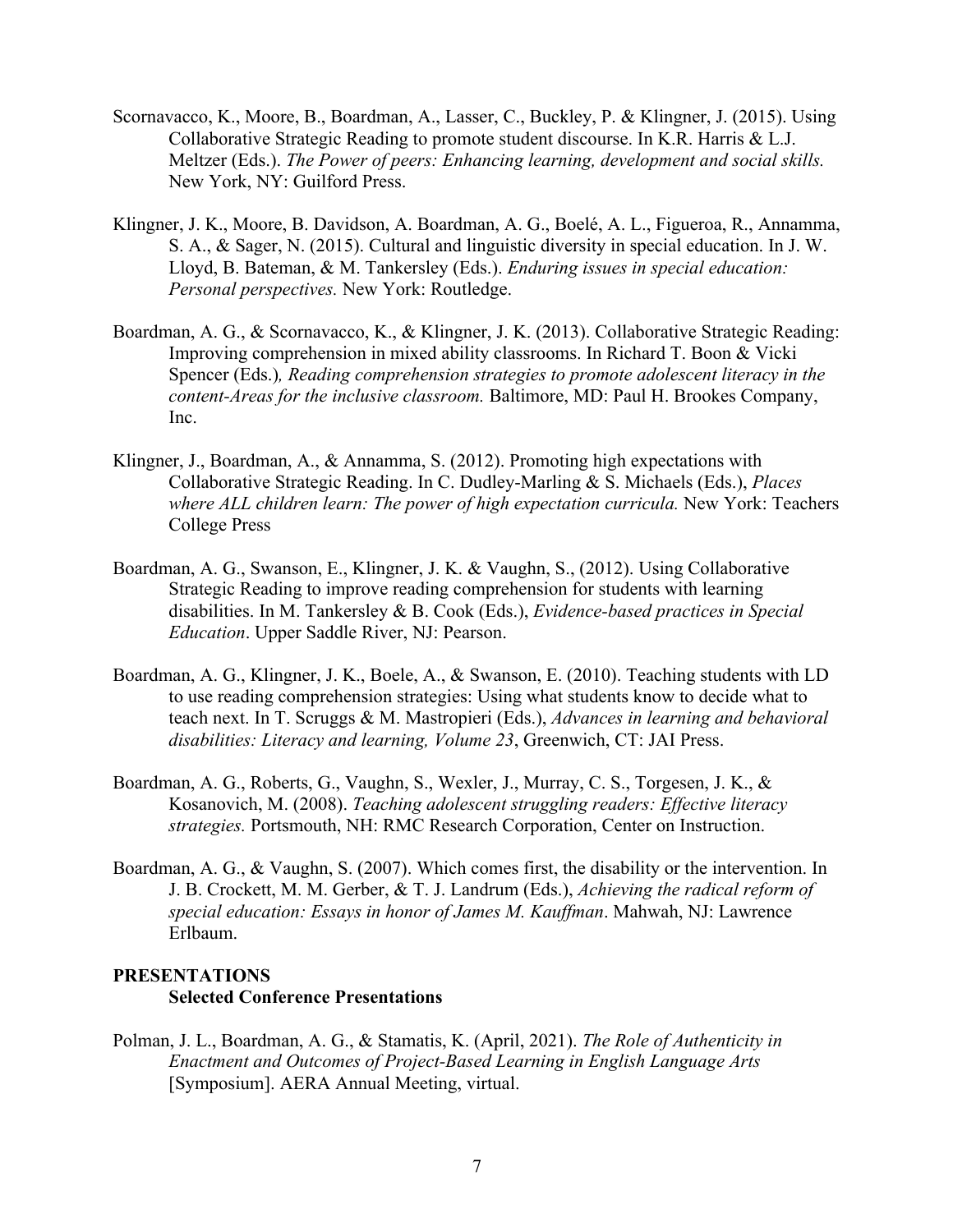- Boardman, A. G., & Polman, J. L. (April, 2021). *Compose Our World Research Summary Discussion* [invited presentation]. Lucas Education Research Colloquium, Virtual.
- Boardman, A. G., Potvin, A. S., & Polman, J. L. (2020). Authenticity in action: Project-based learning with SEL in high school language arts classrooms. In *Social and Emotional Learning Research Abstracts*: *Received and Accepted for October 202 SEL Exchange.*  (CASEL) Social and Emotional Learning Exchange, 2020. (Collaborative for Academic, Social, and Emotional Learning). Conference cancelled, abstracts available: https://res-1.cloudinary.com/eventpower/images/v1/web\_assets/20caselsel/mqfgetivlp41ntzrawcr/Research\_Publications.pdf
- Boardman, A. G., Garcia, A., Trepper, K. R. & Polman, J. L. (2020, Apr 17 21) *Project-Based Learning in English Language Arts: Shifting Pedagogy, Shifting Practice* [Roundtable Session]. AERA Annual Meeting San Francisco, CA (Conference Canceled).
- Boardman, A. G., & Hoveland, J. (2020, April). *Project Based Learning in Inclusive Classrooms Makes Learning Engaging, Meaningful, and Supportive.* Presented at Council for Exceptional Children Annual Convention, Portland, OR.
- Stamatis, K., Potvin, A., & Boardman, A. G. (2019, December). *Developing literacy instruction through project-based learning: A case study of teacher transformation*. Paper presented at the Annual Meeting of the Literacy Research Association. Tampa, FL.
- Boardman, A. G., Potvin, A., Scornavacco, K., Stamatis, K., & Laurie, R. (2019, September). *Using design principles to measure enactment in project based learning.* Presentation at the National Council for Measurement in Education Conference, Boulder, CO.
- Boardman, A. G., & Scornavacco, K. (2019, August). *Project based learning for emergent bilingual learners*. Bueno Institute, Boulder, CO.
- Potvin, A., Boardman, A. G., & Scornavacco, K. (2019, April). *Negotiating Partnerships: How power and authority influence the potential of co-design*. Paper presented at the Annual Meeting of the American Educational Research Association, Toronto, Canada.
- Kelly, M., Flores, B., & Boardman, A. G. (2019, April). *Lessons from the field: Reimagining project based learning for diverse classrooms*. Paper presented at the Annual Meeting of the American Educational Research Association, Toronto, Canada.
- Boardman, A., Dalton, B., Kelly, M., Guggenheim, A., & Walsh, B. (2018, Dec.). *Text integration in high school project based learning English language arts classrooms*. Paper at the Annual Meeting of Literacy Research Association Conference, Indian Wells, CA.
- Boardman, A. G., Potvin, A. S., & Jacobs, J. (2018, April). *One size does not fill all: Understanding teacher preferences for instructional coaching*. Presented at the American Research Association Annual Meeting, New York, NY April 2018.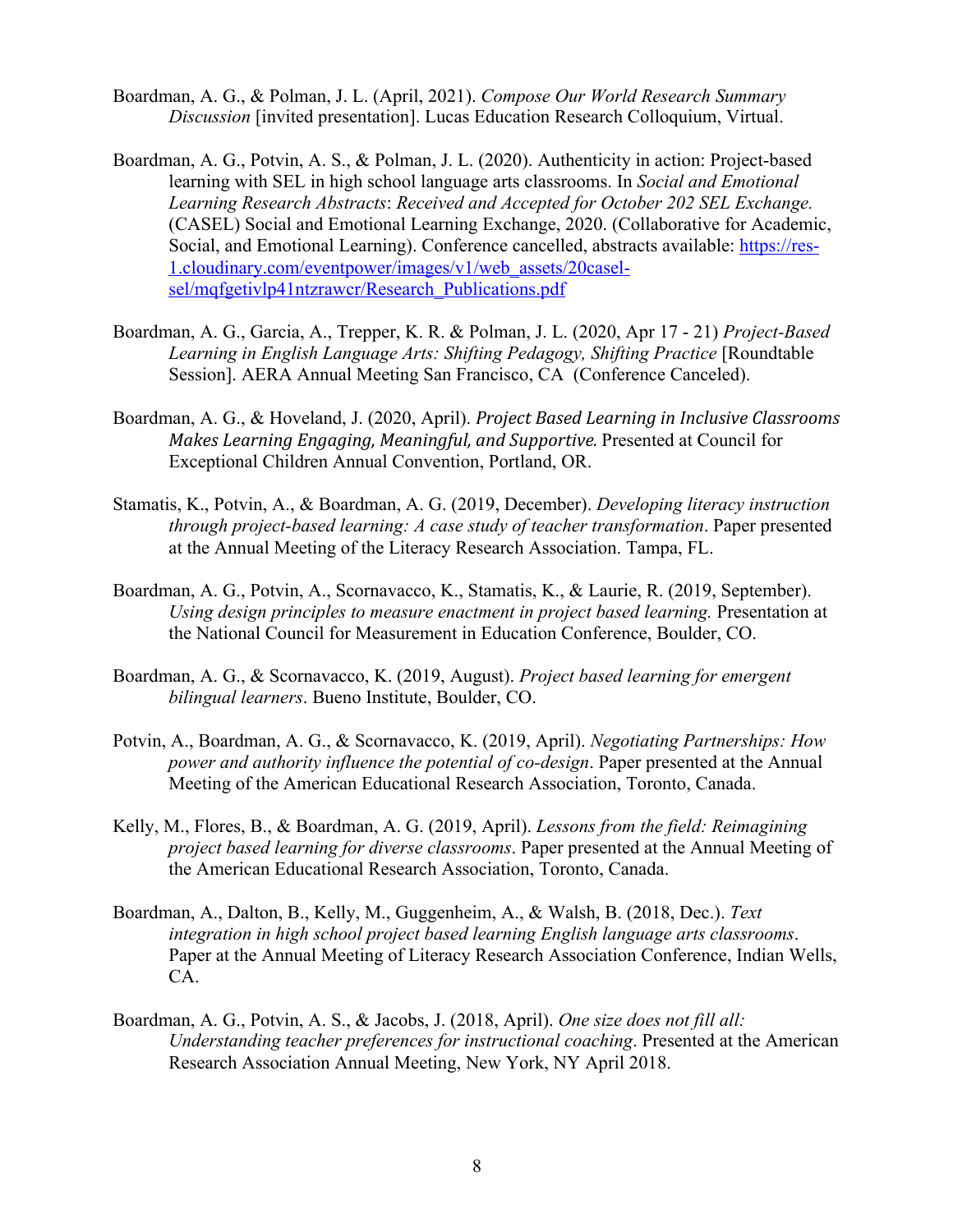- Scornavacco, K., Kelly, M.R., Boardman, A., & Polman, J. (2018, April). *Co-Design as an Entryway to Teacher Leadership*. Paper at the American Research Association Annual Meeting, New York, NY April 2018.
- Polman, J. L., Stamatis, K. M., & Boardman, A. G. (2018, April). *Unpacking the role of authenticity in project-based learning in English language arts*. Paper presented at the Annual Meeting of the American Educational Research Association, New York.
- Lasser, C. J., & Boardman, A. G. (2018, Feb). *Let's give them something to talk about: emerging bilinguals' and fostering academic language*. Paper at Colorado Association of Bilingual Education Winter Conference, Denver, CO.
- Dalton, B. & Boardman, A. (2017, Dec.). *Project-based learning in 9th grade English Language Arts. Paper for symposium, Project-based learning (PBL) for the attainment of meaningful literacies and literate practices: An interdisciplinary, multi-method, crossage, cross-context exploration across four PBL research projects*. Paper at Annual Meeting of the Literacy Research Association, Tampa, FL.
- Boardman, A., Polman, J., Dalton, B., & Scornavacco, K. (May, 2017). *From Units to Projects: Designing and Implementing PBL in High School Language Arts*. Paper at the Annual Convention of the American Educational Research Association, San Antonio, TX.
- Seidel, P., & Boardman, A. G. (May, 2017). *Teachers "stretch the wings": Adaptations to Collaborative Strategic Reading*. Paper at the Annual Convention of the American Educational Research Association, San Antonio, TX.
- Boardman, A. G., & Haager, D. (February, 2017). *Removing controls from a controlled intervention: Impact on implementation*. Paper part of Symposium: Scaling-up first grade reading intervention for English learners, Pacific Coast Research Conference, San Diego, CA.
- Boardman, A. G. (April, 2016). *Collaborative Strategic Reading: Professional development for sustainability*. Presented at Council for Exceptional Children Annual Convention, St. Louis, MI.
- Boardman, A. G. & Haager, D. (February, 2016). *Variations in reading intervention for English Learners in a scale-up project*. Presented at the Pacific Coast Research Conference, San Diego, CA.
- Scornavacco, K., Boardman, A. G., & Schwarz, V. S. (April, 2015). *Scaling up a middle school reading initiative in a large urban school district*. Presented at American Educational Research Association Annual Meeting, Chicago, IL.
- Buckley, P., Moore, B., Boardman, A. G., & Arya, D. (April, 2015). *Development and validation of a multidimensional measure of fidelity of implementation of Collaborative Strategic Reading.* Presented at American Educational Research Association Annual Meeting, Chicago, IL.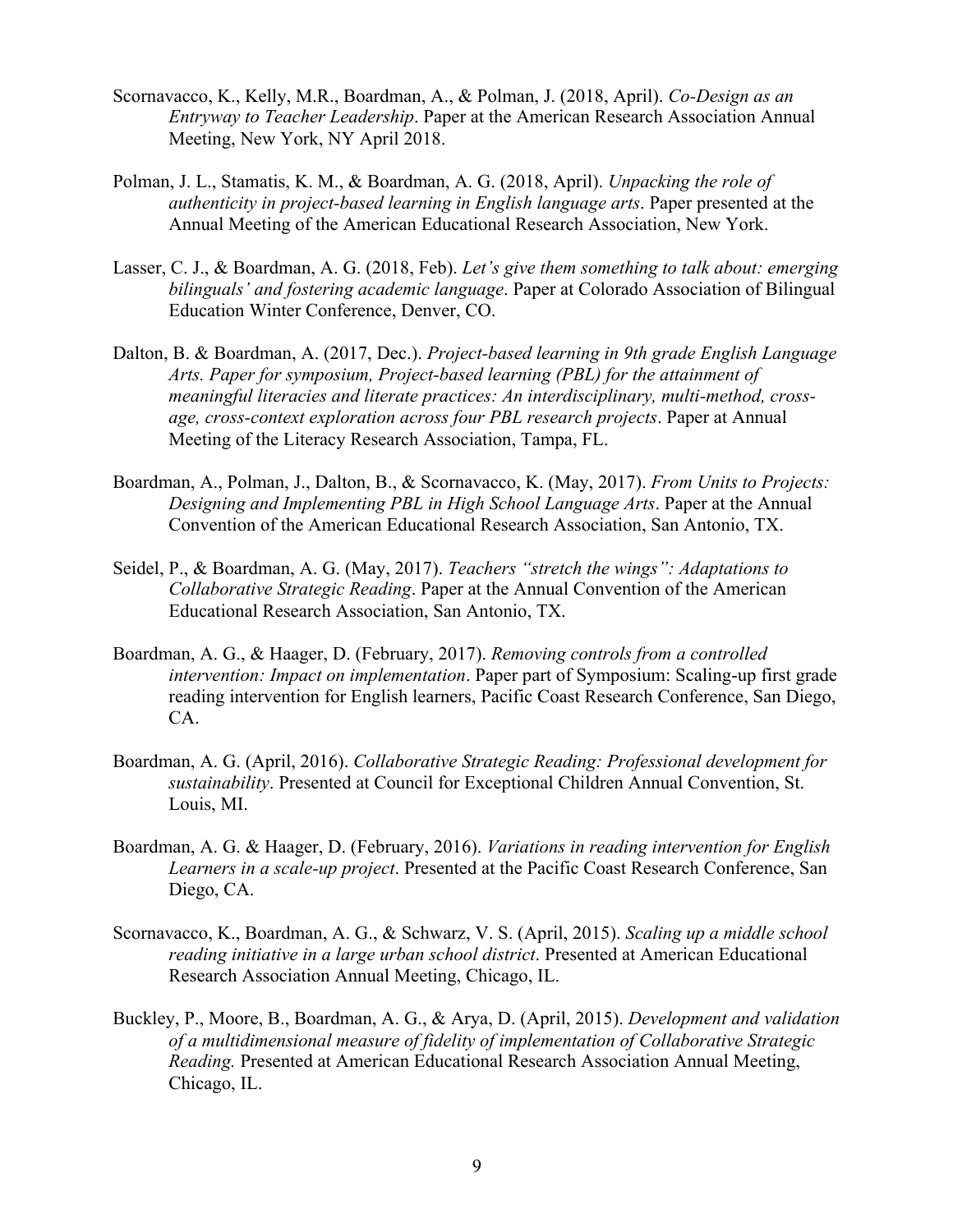- Eppolito, A., Boardman, A. G., & Lasser, C. J. (April, 2015). *Let's give them something to talk about: English learners' participation and academic language use in science and social studies*. Presented at American Educational Research Association Annual Meeting, Chicago, IL.
- Boardman, A. G. (session chair), Vaughn, S., Moore, B., Boele, A., & Reutebuch, C. (April, 2015). *Tribute to Janette Klingner: The Contribution of Collaborative Strategic Reading to reading comprehension research*. Presented at Council for Exceptional Children Annual Convention, San Diego, CA.
- Boardman, A. G. (session chair), Villescas, D., Masket, V., Sanchez, M., & Scornavacco (April, 2015). *Celebrating the work of Janette Klingner: Scaling-up evidence based reading comprehension instruction with collaborative partnerships.* Presented at Council for Exceptional Children Annual Convention, San Diego, CA.
- Boardman, A. G., & Reutebuch, C. (2015, February). *Scale up of a reading intervention for English learners: Time as a limiting factor*. Poster presented at the Pacific Coast Research Conference, San Diego, CA.
- Boardman, A. G., & Eppolito, A. (May, 2014). *ELL participation and engagement during cooperative reading groups.* Presented at the International Reading Association Conference, New Orleans, LA.
- Boardman, A. G. (May, 2014). *Supporting ELLs in CCSS classrooms with Collaborative Strategic Reading*. Presented at the International Reading Association Conference, New Orleans, LA.
- Buckley, P. & Boardman, A.G. (April, 2014). *The impact of Collaborative Strategic Reading over time.* Presented at American Educational Research Association Annual Meeting, Philadelphia, PA.
- Scornavacco, K., & Boardman, A. G. (April, 2014). *Leveraging teacher leadership in a district's initiative to scale-up and sustain an evidence based practice*. Presented at American Educational Research Association Annual Meeting, Philadelphia, PA.
- Teeters, L., Boardman, A. G., & Boele, A. L. (April, 2014). *Challenges of generating main ideas: Patterns and interactions with complex texts*. Presented at American Educational Research Association Annual Meeting, Philadelphia, PA.
- Boardman, A., Buckley, P., Vaughn, S., & Maul, A. (March, 2014). *Does fidelity of implementation of a reading strategies instructional model impact student outcomes? Findings across two studies and three content areas*. Presented at the Society for Research in Educational Effectiveness Annual Meeting, Washington, D.C.
- Moore, B. & Boardman, A. G. (February, 2014). *Diverse and exceptional students take ownership for cooperative learning through video self-reflection*. Presented at Pacific Coast Research Conference (PCRC), San Diego, CA.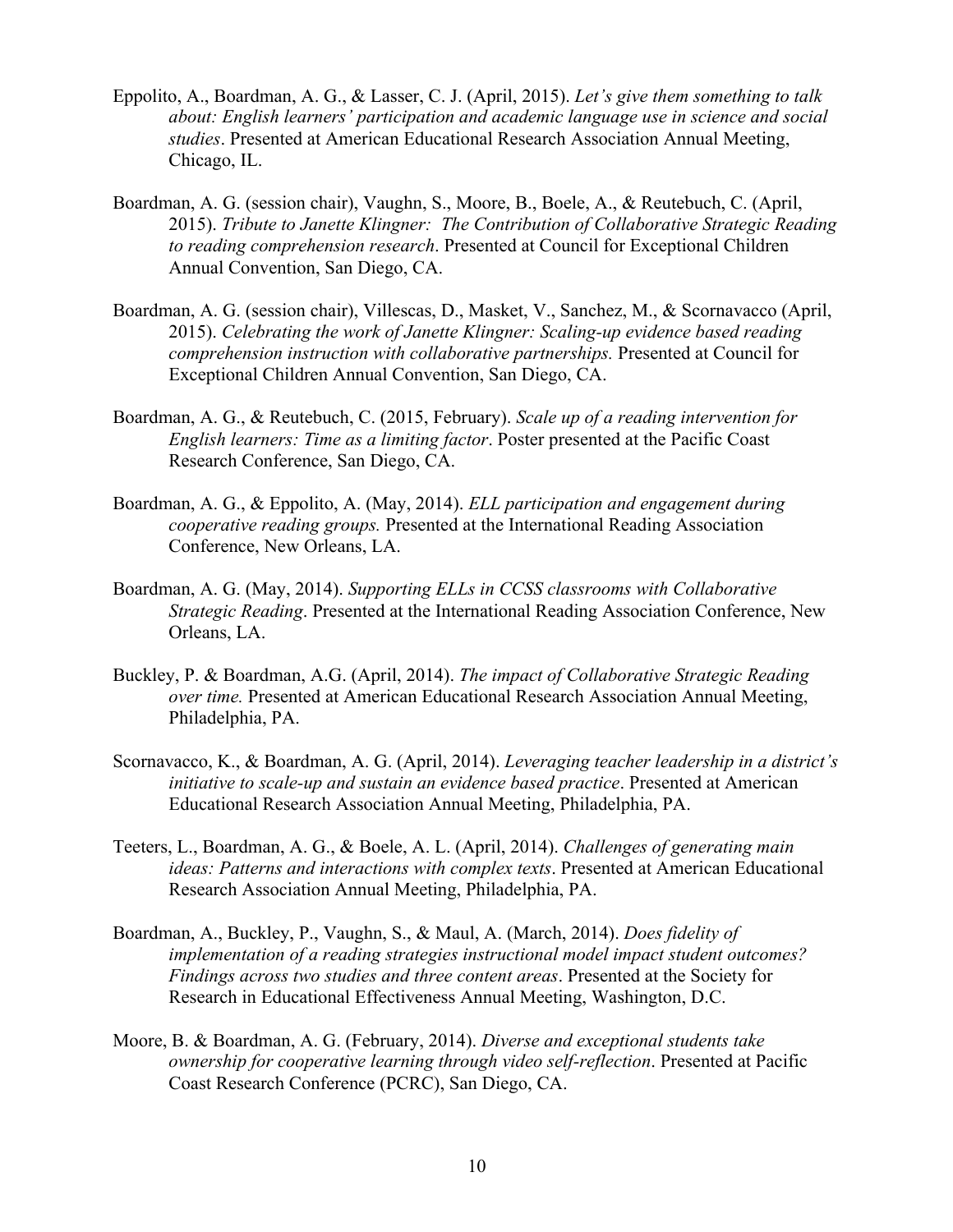- Boardman, A. G., Scornavacco, K., Klingner, J. K., & Buckley, P. R. (April, 2013). *Coaching to fidelity in urban middle school content area classrooms: Variations and evidence of impact.* Presented at American Educational Research Association Annual Meeting, San Francisco, CA.
- Urbach, J., Boardman, A. G., Osipova, A., Dingle, M., Brownell, M., & Haager, D. (April, 2013). *Substantive sustainability: Why some teachers make deep and lasting change in professional development.* Presented at American Educational Research Association Annual Meeting, San Francisco, CA.
- Boele, A., Boardman, A., Klingner, J. (April, 2013). *Let's talk about text: Promoting the quality of talk during reading instruction*. Presented at Council for Exceptional Children Annual Convention, San Antonio, TX.
- Klingner, J. K. & Boardman, A. G. (February, 2013). *What does it take to scale up evidencebased practices?* Presented at Pacific Coast Research Conference (PCRC), San Diego, California.
- Boardman, A. G., Klingner, J. K., & Boele, A. E. (February, 2013). *Discourse practices in reading instruction: Teachers and students negotiating Meaning*. Presented at Pacific Coast Research Conference (PCRC), San Diego, A.
- Klingner, J. K., Boardman, A. G., & Buckley, P. (December, 2012). The *Efficacy of Collaborative Strategic Reading in Science and Social Studies Middle School Classes in a Large Urban School District*. Presented at International Reading Association Annual Meeting, Chicago, IL.
- Klinger, J. K., & Boardman, A. G. (July, 2012). *Collaborative Strategic Reading*: *Students helping students and results of a randomized control trial*. Presented at the Annual IARLD Conference, Padua, Italy.
- Haager, D., Boardman, A. G., Dingle, M., Osipova, A. (April, 2011). *Word study and reading fluency instruction in the context of reading curriculum.* Presented at Council for Exceptional Children Annual Convention, National Harbor, MD.
- Boardman, A. G., Brownell, M., Corbett, N., Dingle, M., Haager, D., & Klingner, J. K. (April, 2011). *Developing a learning community of special educators.* Presented at Council for Exceptional Children Annual Convention, National Harbor, MD.
- Boardman, A. G., Annamma, S. A., & Klingner, J. K. (April, 2011). *Collaborative Strategic Reading for adolescent English language learners.* Presented at Council for Exceptional Children Annual Convention, National Harbor, MD
- Prichard, B., Boardman, A. G., & Osipova, A. (April, 2011). *"That's what's missing!": Coaching and video self-reflection fill instructional gaps.* Presented at Council for Exceptional Children Annual Convention, National Harbor, MD.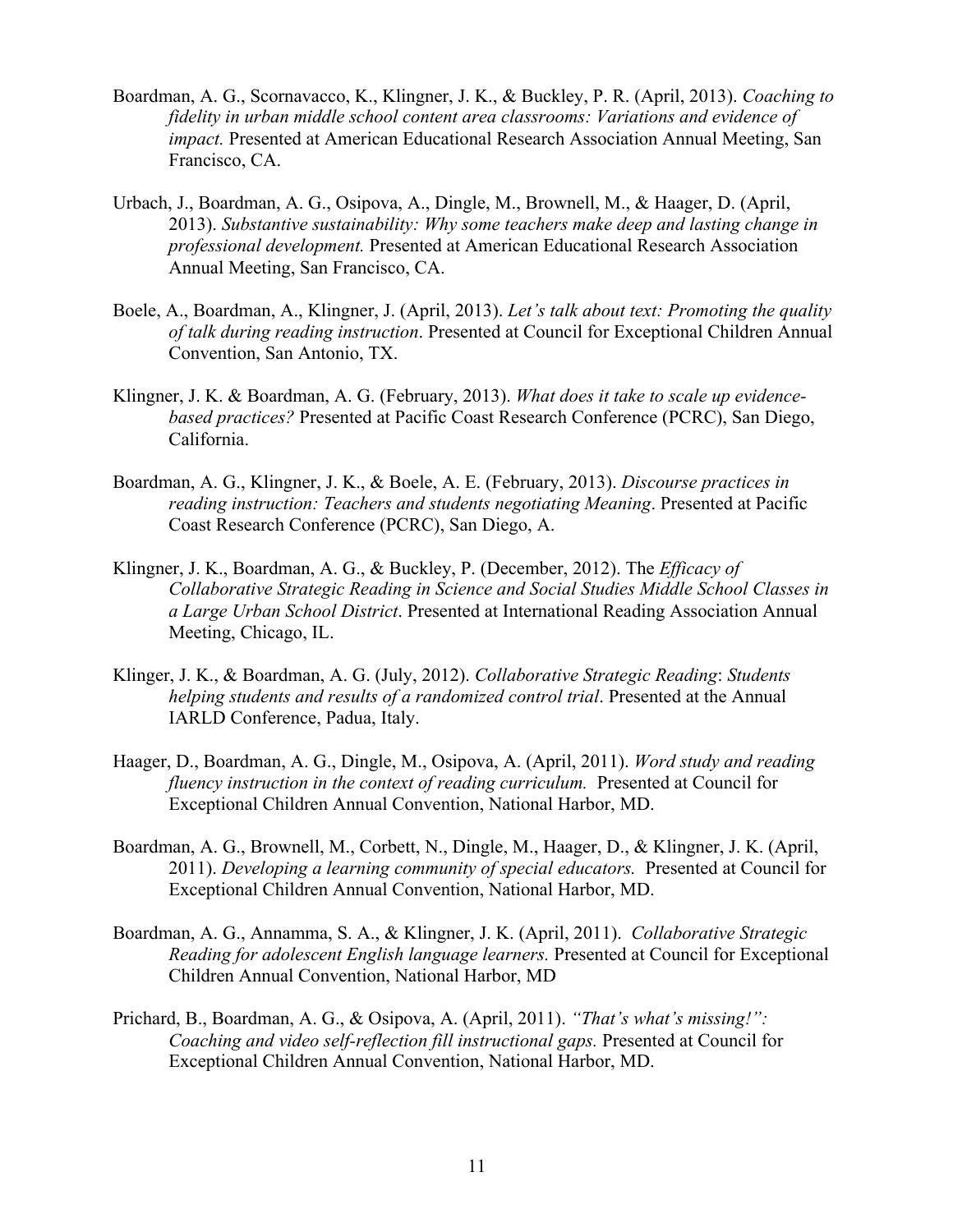- Brownell, M., Boardman, A. G., Dingle, M., & Lauterbach, A. (April, 2011*). What and how special education teachers learn in a professional development effort.* Presented at Council for Exceptional Children Annual Convention, National Harbor, MD.
- Boardman, A. G., Klingner, J. K., Boele, A. L., & Annamma, S. A. (April, 2011). *Studentteacher interactions during reading comprehension strategies instruction*. Presented at the American Educational Research Association Annual Meeting, New Orleans, LA.
- Klingner, J. K., & Boardman, A. G., (April, 2011). *Peer discussions during Collaborative Strategic Reading group work.* Presented at the American Educational Research Association Annual Meeting, New Orleans, LA.
- Swanson, E., Mohammed, S., Boardman, A. G., Vaughn, S., Klingner, J. K., Roberts, G., Leroux, A., Solis, M. (March, 2011). *CSR: The effects of collaborative strategic reading instruction on the reading comprehension of middle school students: Years 1 and 2.* Presented at Scientific for Research on Educational Effectiveness Annual Meeting, Washington, DC.
- Boardman, A. G., Urbach, J., & Prichard (February, 2011). *Developing reflection through videos and coaching sessions*. Presented at Pacific Coast Research Conference (PCRC), Coronado, California.
- Boardman, A. G. & Klingner, J. K. (April, 2010). *Using teachers' responses to coaching to improve professional development*. Presented at the American Educational Research Association Annual Meeting, Denver, CO.
- Klingner, J. K., Boardman, A. G., Boele, A., & Annamma, S. (April, 2010). *Implementing Collaborative Strategic Reading with adolescent struggling readers*. Presented at American Educational Research Association Annual Meeting, Denver, CO.
- Boardman, A. G., Brownell, M., Dingle, M., Lauterbach, A., Prichard, B., & Osipova, A. (April, 2010). *Special education teacher change in response to professional development in fluency and word study.* Presented at American Educational Research Association Annual Meeting, Denver, CO.
- Brownell, M., Dingle, M., Lauterbach, A., Boardman, A. G., Urbach, J., & Leko, M. (April, 2010). *Individual and contextual factors influencing special education teacher learning in literacy learning cohorts*. Presented at American Educational Research Association Annual Meeting, Denver, CO.
- Boardman, A. G., & Klingner, J. K. (April, 2010). *Enhancing Professional Development: What Type of Coaching and Feedback Are Most Effective?* Presented at Council for Exceptional Children Annual Convention, Nashville, TN.
- Haager, D., Boardman, A. G., Dingle, M., Klingner, J. K., & Osipova, A. (April, 2010). *Bridging the gap between prescribed curricula and targeted instruction*. Council for Exceptional Children Annual Convention, Nashville, TN.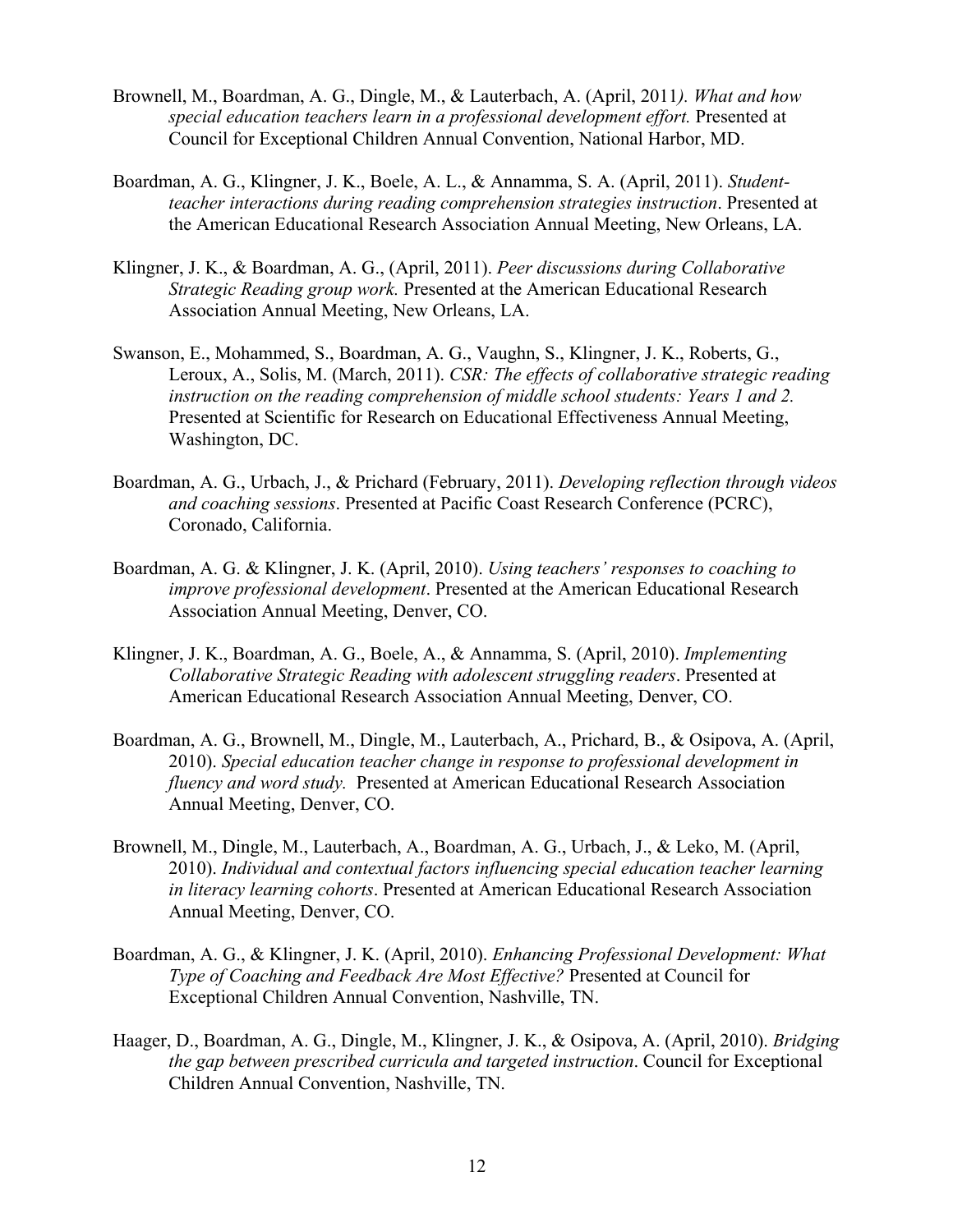- Klingner, J. K., Boardman, A. G., Annamma, S., & Boele, A. (December, 2009). *Collaborative Strategic Reading with Adolescent Struggling Readers.* Presented at National Reading Council Conference, Albuquerque, New Mexico.
- Vaughn, S., Klingner, J. K., Swanson, E., & Boardman, A. G. (February, 2010). *Year One Results from an IES Goal 3 Randomized Controlled Efficacy Study.* Presented at Pacific Coast Research Conference, Coronado, California.
- Klingner, J. K., Boardman, A. G. (February, 2009). *Collaborative Strategic Reading Efficacy Study*. Presented at Pacific Coast Research Conference: San Diego, CA.
- Boardman, A. G. (April, 2005). *Learning through talk: General education teachers and special education students*. Presented at Council for Exceptional Children Annual Conference: Baltimore, MD.
- Boardman, A. G. (April, 2003). *Interactions between general education teachers and students with disabilities*. Presented at American Educational Research Association Annual Conference: Chicago, IL.
- Boardman, A. G., & Woodruff, T. L. (April, 2002). *The impact of learning a new teaching practice in a "high-stakes" assessment teaching environmen*t. Presented at American Educational Research Association Annual Conference: New Orleans, LA.
- Schallert, D., Reed, J. L., Dodson, M., Benton, R., & Boardman, A. G. (April, 2001). *What does it mean to be psychologically engaged in an electronically mediated classroom discussion?* Presented at American Educational Research Association Annual Conference: Seattle, WA.
- Boardman, A. G. *General education teachers' perceptions of students with disabilities in the inclusive classroom*. (March, 2001). Presented at Texas Council for Exceptional Children Annual Conference: Houston, TX.

### **DOCTORAL DISSERTATION COMMITTEE MEMBER**

- Current Elizabeth Silva (EECD) CO-Chair
- 2020 Aaron Guggenheim (Literacy)
- 2018 Ashley Potvin (ROTATE)
- 2018 Vanessa Santiago Schwartz (EECD)
- 2015 Cristin Lasser (EECD)
- 2014 Amy Boele (EECD)

### **PROFESSIONAL AFFILIATIONS**

American Educational Research Association (Special Education Research SIG; Bilingual Education SIG) Council for Exceptional Children (Division for Culturally and Linguistically Diverse Exceptional Learners; Division of Learning Disabilities; Division of Research) Literacy Research Association Editorial Board, Learning Disability Quarterly (2014 – present) Editorial Board, Learning Disabilities Research and Practice (2014 – present)